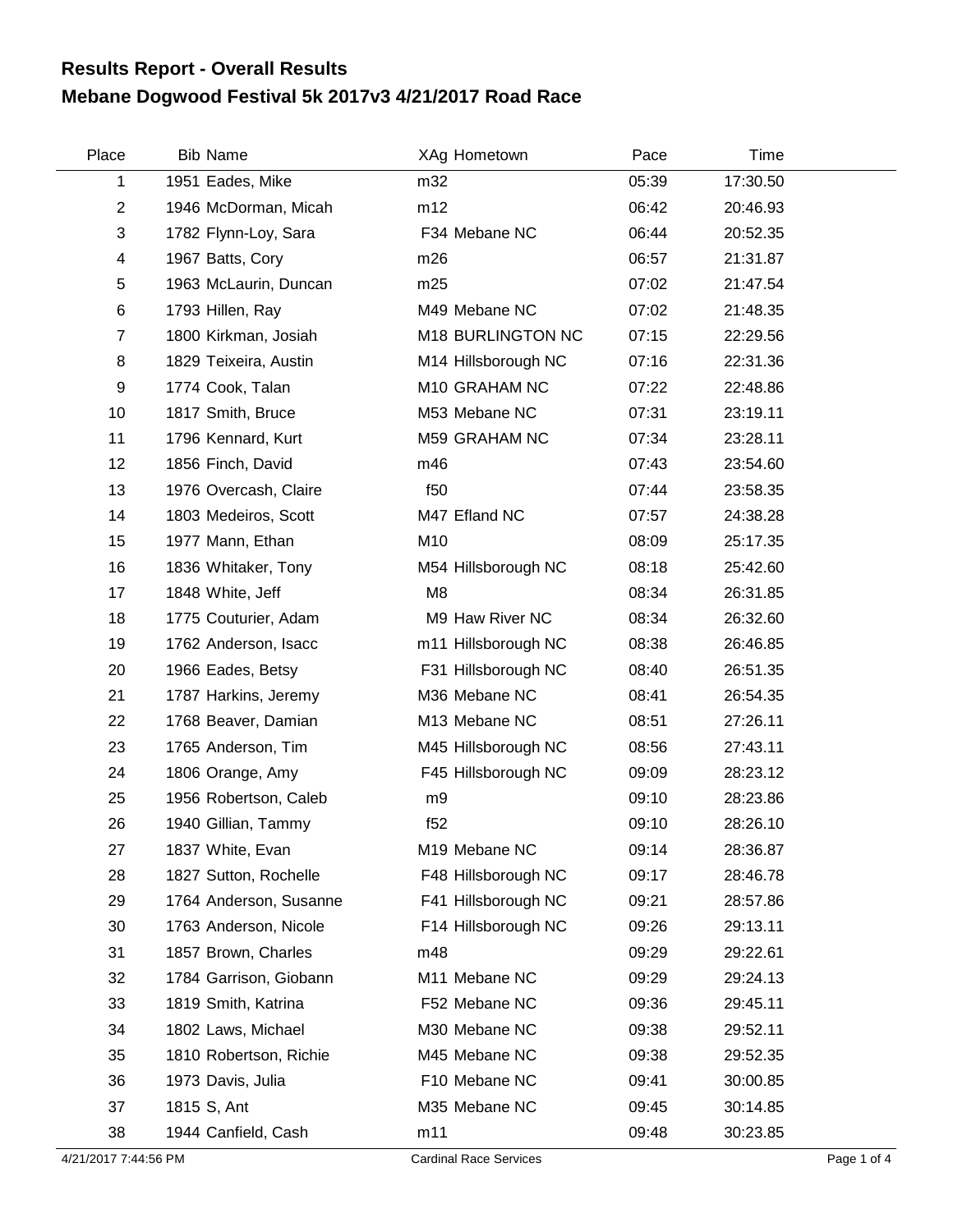| Place | <b>Bib Name</b>            | XAg Hometown            | Pace  | Time     |  |
|-------|----------------------------|-------------------------|-------|----------|--|
| 39    | 1814 Rumsey, Kim           | F33 Bahama NC           | 09:55 | 30:43.60 |  |
| 40    | 1828 Tarrant, Kristy       | F38 Hillsborough NC     | 09:55 | 30:44.35 |  |
| 41    | 1941 Anderson, Anne        | f61                     | 10:02 | 31:07.62 |  |
| 42    | 1839 Winkler, Konrad       | M29 Hillsborough NC     | 10:09 | 31:27.31 |  |
| 43    | 1955 Eatman, Robin         | f40                     | 10:12 | 31:36.61 |  |
| 44    | 1776 Davis, Nathan         | M10 Mebane NC           | 10:17 | 31:53.86 |  |
| 45    | 1842 Yarbrough, Kaylea     | F35 Mebane NC           | 10:23 | 32:11.79 |  |
| 46    | 1975 Riggle, Sara          | f53                     | 10:27 | 32:24.86 |  |
| 47    | 1854 Mears, Nikolas        | m11                     | 10:38 | 32:57.10 |  |
| 48    | 1832 Vaughn, Jen           | F43 Mebane NC           | 10:38 | 32:57.85 |  |
| 49    | 1957 Jones, Dakota         | m8                      | 10:40 | 33:04.37 |  |
| 50    | 1860 Mistler, Allison      | f33                     | 10:40 | 33:04.86 |  |
| 51    | 1960 Sykes, Travis         | m35                     | 10:42 | 33:09.36 |  |
| 52    | 1953 Finch, Tamara         | f43                     | 10:46 | 33:23.35 |  |
| 53    | 1954 Kennedy, Jennifer     | f31                     | 10:50 | 33:34.10 |  |
| 54    | 1767 Arnette, Henry        | M66 Mebane NC           | 10:50 | 33:36.36 |  |
| 55    | 1825 Straw, Sandra         | F37 Mebane NC           | 10:54 | 33:48.03 |  |
| 56    | 1813 Rost, Amy             | F38 Mebane NC           | 10:56 | 33:54.61 |  |
| 57    | 1847 White, Emily          | f10                     | 10:57 | 33:55.61 |  |
| 58    | 1809 Roberts, Michael      | M36 Mebane NC           | 11:02 | 34:13.36 |  |
| 59    | 1783 Gainey, Sandy         | F61 GRAHAM NC           | 11:13 | 34:46.61 |  |
| 60    | 1785 Gartman, Jamie        | M63 GRAHAM NC           | 11:13 | 34:47.11 |  |
| 61    | 1965 Winebarger, Haley     | f20                     | 11:14 | 34:49.11 |  |
| 62    | 1823 Sprenger, DIRK        | M66 Hillsborough NC     | 11:19 | 35:06.11 |  |
| 63    | 1962 Winebarger, Danielle  | f27                     | 11:20 | 35:07.86 |  |
| 64    | 1799 Kirkman, Dayne        | M10 BURLINGTON NC       | 11:30 | 35:37.60 |  |
| 65    | 1769 BURNETTE, Debbie      | F39 Mebane NC           | 11:34 | 35:52.86 |  |
| 66    | 1805 Obranovich, Lisa      | F50 Mebane NC           | 11:34 | 35:52.87 |  |
| 67    | 1818 Smith, Connor         | M9 WAKE FOREST N        | 11:35 | 35:53.36 |  |
| 68    | 1822 Smith, Patrick        | M43 WAKE FOREST N       | 11:35 | 35:53.87 |  |
| 69    | 1958 Sykes, Jessica        | f27                     | 11:37 | 36:01.86 |  |
| 70    | 1766 Andrews, Victoria     | F26 Durham NC           | 11:39 | 36:06.11 |  |
| 71    | 1851 Davis, Lukas          | m10                     | 11:48 | 36:35.10 |  |
| 72    | 1811 Rojas, Sandra Viviana | F33 GRAHAM NC           | 11:49 | 36:36.85 |  |
| 73    | 1981 Swinney, Felicia      | f36                     | 11:50 | 36:40.86 |  |
| 74    | 1980 Divaris, Kimon        | m35                     | 11:50 | 36:41.36 |  |
| 75    | 1846 White, Katherine      | f12                     | 11:55 | 36:56.11 |  |
| 76    | 1797 Kennard, Michael      | M61 Mooresville NC      | 12:08 | 37:35.35 |  |
| 77    | 1961 Sykes, Skyler         | f13                     | 12:11 | 37:46.61 |  |
| 78    | 1801 Kirkman, Kaira        | <b>F8 BURLINGTON NC</b> | 12:14 | 37:56.85 |  |
| 79    | 1840 Woods, Kenneth        | M42 BURLINGTON NC       | 12:16 | 38:01.60 |  |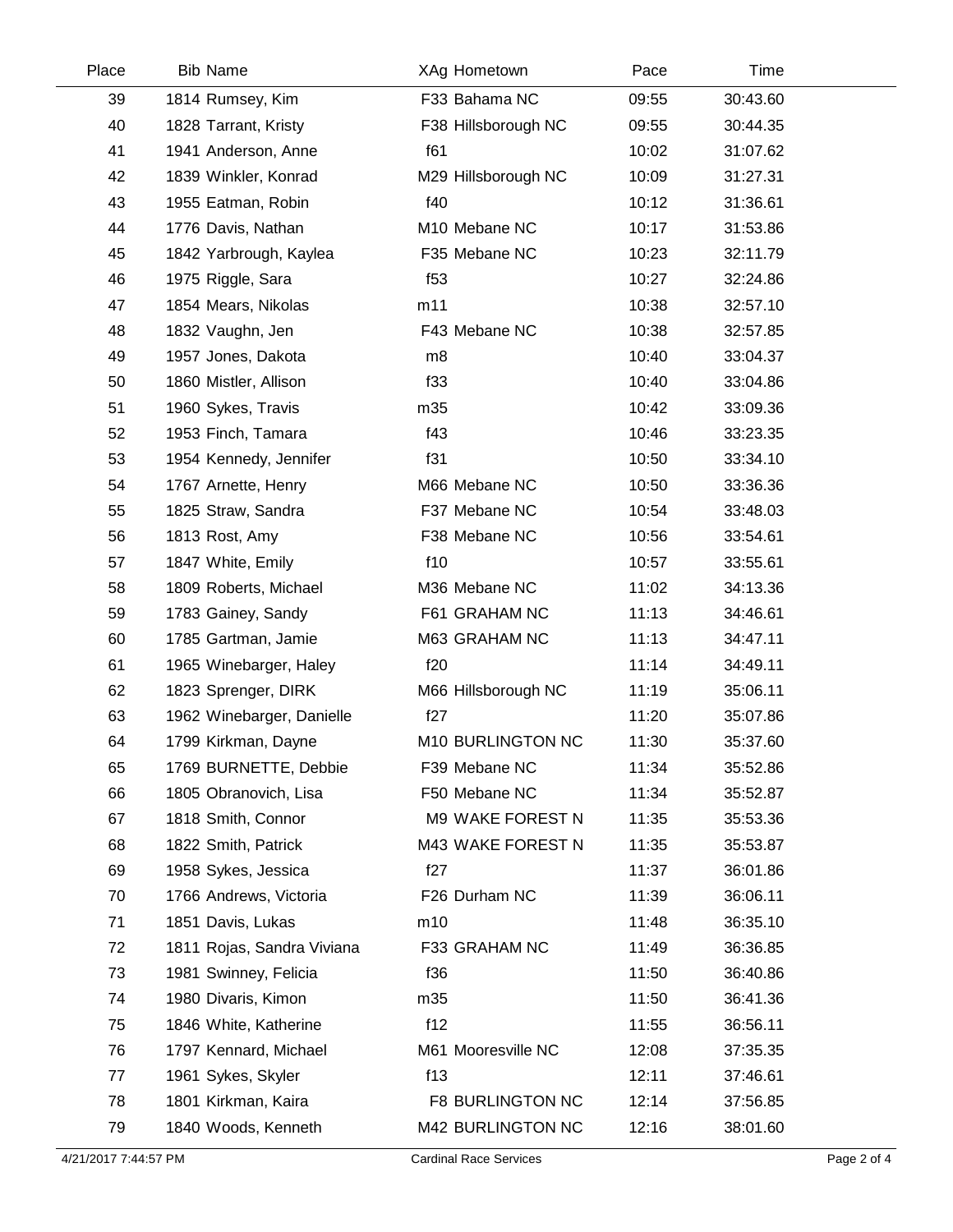| Place | <b>Bib Name</b>        | XAg Hometown       | Pace  | Time     |  |
|-------|------------------------|--------------------|-------|----------|--|
| 80    | 1841 Woods, Micah      | M8 BURLINGTON NC   | 12:16 | 38:01.63 |  |
| 81    | 1945 Canfield, Dane    | m9                 | 12:17 | 38:03.31 |  |
| 82    | 1821 Smith, Michelle   | F42 WAKE FOREST N  | 12:26 | 38:33.10 |  |
| 83    | 1833 Velazquez, Danny  | M32 BURLINGTON NC  | 12:28 | 38:37.35 |  |
| 84    | 1853 Davis, Jennifer   | f35                | 12:34 | 38:56.10 |  |
| 85    | 1771 Canfield, Melissa | F44 Mebane NC      | 12:34 | 38:56.87 |  |
| 86    | 1780 Farmer, Erica     | F41 Chapel Hill NC | 12:38 | 39:09.10 |  |
| 87    | 1845 White, Lydia      | f40                | 12:49 | 39:44.87 |  |
| 88    | 1852 Davis, Payden     | f8                 | 12:50 | 39:45.63 |  |
| 89    | 1820 Smith, Kayla      | F11 WAKE FOREST N  | 13:00 | 40:17.10 |  |
| 90    | 1770 Busch, John       | M28 BURLINGTON NC  | 13:06 | 40:38.11 |  |
| 91    | 1972 Davis, Mylie      | f11                | 13:09 | 40:46.11 |  |
| 92    | 1974 Davis, Mindy      | f43                | 13:10 | 40:49.60 |  |
| 93    | 1816 Salas, Rudy       | M30 GRAHAM NC      | 13:16 | 41:07.12 |  |
| 94    | 1952 Reynolds, Zeke    | m10                | 13:16 | 41:08.37 |  |
| 95    | 1959 Sykes, Gracie     | f10                | 13:18 | 41:14.35 |  |
| 96    | 1858 Oakley, Duncan    | m10                | 13:22 | 41:26.60 |  |
| 97    | 1779 Farmer, Crawford  | M11 Chapel Hill NC | 13:25 | 41:34.86 |  |
| 98    | 1795 Keel, Sam         | M73 Durham NC      | 13:29 | 41:46.62 |  |
| 99    | 1781 Farmer, Mason     | M9 Chapel Hill NC  | 13:45 | 42:38.62 |  |
| 100   | 1861 Clark, Linda      | f61                | 13:50 | 42:52.62 |  |
| 101   | 1777 Dohn, Charles     | M32 Mebane NC      | 13:58 | 43:16.61 |  |
| 102   | 1964 Craven, Chris     | M29                | 14:08 | 43:49.85 |  |
| 103   | 1791 Hill, Dekayla     | F8 Mebane NC       | 14:12 | 44:02.61 |  |
| 104   | 1792 Hill, Jonte       | M34 Mebane NC      | 14:12 | 44:02.63 |  |
| 105   | 1824 Stone, Dana       | F37 Mebane NC      | 14:28 | 44:50.86 |  |
| 106   | 1969 Dettner, Lori     | f41                | 14:29 | 44:55.12 |  |
| 107   | 1968 Moody, Jessica    | f29                | 14:31 | 44:59.85 |  |
| 108   | 1835 Wheatley, Hailey  | F20 Mebane NC      | 14:45 | 45:42.60 |  |
| 109   | 1947 Lane, William     | m10                | 14:52 | 46:06.11 |  |
| 110   | 1807 Powell, Lily      | F28 GRAHAM NC      | 15:19 | 47:29.61 |  |
| 111   | 1943 Canfield, Mandy   | f39                | 15:32 | 48:08.61 |  |
| 112   | 1855 Evans, Logan      | m10                | 15:33 | 48:12.64 |  |
| 113   | 1948 Fogleman, Teri    | f44                | 15:50 | 49:05.62 |  |
| 114   | 1949 Woody, Tammy      | f39                | 15:51 | 49:09.35 |  |
| 115   | 1790 Hill, Andrea      | F34 Mebane NC      | 16:01 | 49:40.10 |  |
| 116   | 1838 White, Sandra     | F54 GRAHAM NC      | 16:11 | 50:11.60 |  |
| 117   | 1798 Kennard, Scott    | M64 GRAHAM NC      | 16:12 | 50:11.87 |  |
| 118   | 1789 Hill, Abrielle    | F5 Mebane NC       | 16:18 | 50:32.61 |  |
| 119   | 1859 Oakley, Marion    | f8                 | 16:19 | 50:33.85 |  |
| 120   | 1808 Rhodes, Beth      | F31 Durham NC      | 17:05 | 52:57.36 |  |